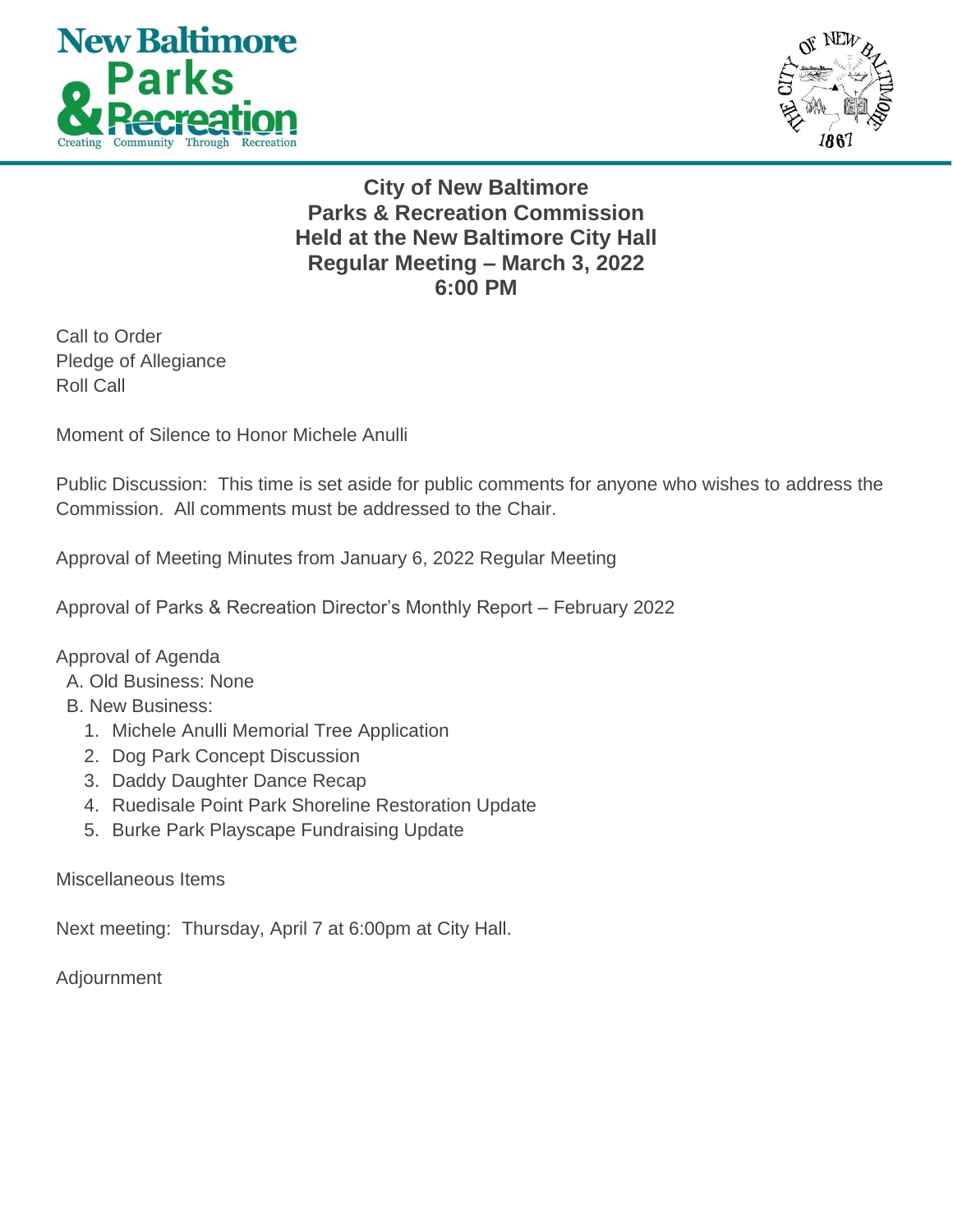# **Parks and Recreation Commission Regular Meeting Minutes January 6, 2022**

Chair Wolschleger called the regular meeting of the Parks and Recreation Commission to order at 6:00pm

# **Roll Call:**

Present: Eric Haydamack, Larry Gingas Joe Glinski, Amber Laske, Dawn Wolschleger and Director Tim Novak Absent: Michelle Anulli, Mike Zoli Also in Attendance: Mayor Thomas Semaan, City Councilperson Laura Szymanski

# **Public Forum: 2022 Parks and Recreation Master Plan Review**

# **Public Discussion:**

Commissioner Haydamack stated he thought there were some good adds on the final revision and likes the conceptual design at Festival Park. Commissioner Gingas and Laske stated the department did a great job on the project. Director Novak updated everyone on the timeline that the Master Plan will be sent for approval on January 24<sup>th</sup> and would then be sent to the state pending approval. Councilperson Szymanski stated she found the demographics on increasing age is interesting, to which Novak said that is something the department will keep an eye on and continue to add programming for people ages 55+.

# **Director's Report: January 2022**

December 2021 Recreation Activity Report

- December 8, 2021 The administration met with the DDA, Macomb County Planning & Economic Development, and SEMCOG to discuss grant funding opportunities through the American Rescue Plan.
- December 10, 2021 The director attended a webinar on DNR grant opportunities.
- December 12, 2021 The department held the 2021 Jingle Bell Run in downtown New Baltimore. We had 805 participants. The weather was great and everyone had a wonderful time.
- December 15, 2021 The department met with the Library for the monthly co-programming meeting.
- December 16, 2021 The director attended a Great Lakes Cities webinar along with the Mayor regarding grant funding opportunities available to the Great Lakes Restoration Initiative.
- December 12, 2021 The department attended the monthly NERPA regional parks meeting.
- December 16, 2021 The department met with Christian Financial Credit Union to discuss 2022 sponsorship opportunities. They agreed to continue their support of the School's Out Camp Out. They will let us know of any other possible sponsorship opportunities.
- December 17, 2021 The department met with the organizers of the Bay Area Sports Show (formerly Bay Area Fishing Tournament) to discuss planning the 2022 event.
- December 22, 2021 The department held the 2021 City Holiday party at the recreation center gymnasium.
- December 23-24 The department offices were closed in observance of Christmas Eve and Christmas holidays.
- December 27-30, 2021 The department held its winter day camp. We had a total of 32 participants over the 4 days.
- December 30-31, 2021 The department offices will be closed in observance of New Year's Eve and New Year's Day.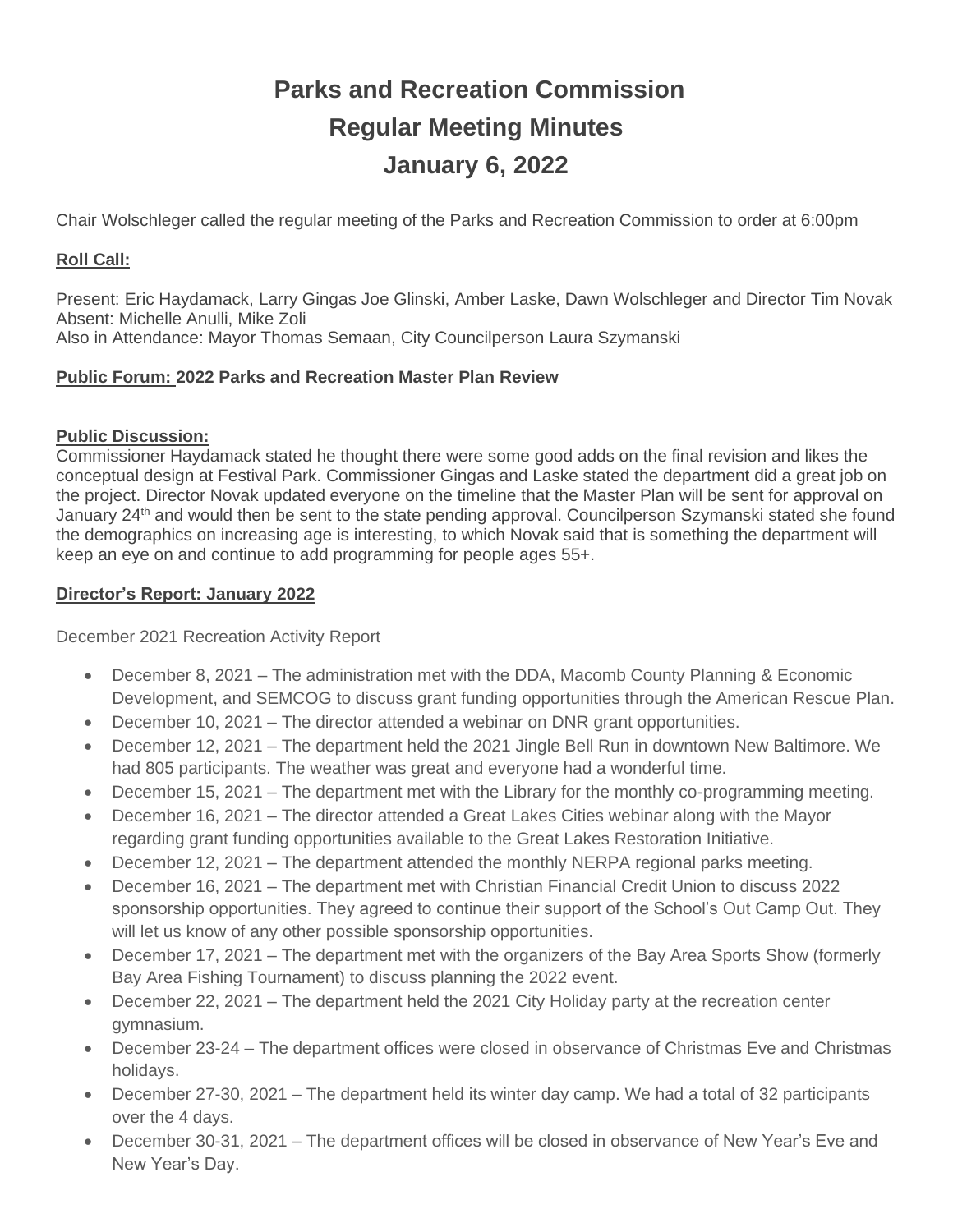#### **Agenda Items:**

Motion by Haydamack, second by Laske to approve the Meeting Minutes from the December 2021 meeting. All Voting Yes. **Opposing: None** Motion Carried.

Motion by Haydamack, second by Gingas to approve the Director's Report for January 2022. All Voting Yes. **Opposing: None** Motion Carried.

Motion by Haydamack, second by Laske to approve the Meeting Agenda for January 2022. All Voting Yes. **Communist Communist Communist Communist Communist Communist Communist Communist Communist Communist Communist Communist Communist Communist Communist Communist Communist Communist Communist Communist Commu** 

#### **Discussion:**

#### **Old Business:**

#### *Jingle Bell Run Recap*

Director Novak informed the commission that the 2021 Jingle Bell Run was an overall success, with 804 participants coming out. Novak was waiting on final bills to come in, but estimates the department generated approximately \$12,000 -\$14,000 for the park improvement fun. Commissioner Glinski asked Novak how the year compared to years past, which Novak responded that usually there are 900-1200 attendees and the department generated \$18,000 in 2019 – the best year on record. Novak felt the event was on par to years past, especially considering circumstances with COVID-19. Commissioner Haydamack echoed those thoughts that some normal participants may be more cautious and that those numbers generated were very impressive. Chair Wolschleger stated she thought the registration was the best she had seen and operated very smoothly. Mayor Semaan asked how many volunteers they had to which Novak responded that normally they have upwards of 30, but this year they old had a small handful and the departments part-time staff working the event.

#### *DDA Liaison Report*

Both Commissioner Haydamack and Commissioner Laske provided the monthly DDA Liaison report to the commission. They stated that the DDA presented updated concepts of the docks that offered increased shoreline protection, as well as preliminary ideas regarding a bathhouse. Mayor Semaan followed up by saying that the dock committee and city officials met with the engineer firm and planned on bringing forward an updated conceptual design sometime soon. Mayor Semaan is confident that the plan will come to life. He stated that the design, concepts and permits should be completed in the next month and the DDA was also looking at adding a non-motorized boat lunch. The commission then selected Commissioner Glinski to represent the commission at the next DDA meeting.

#### **New Business:**

#### *Maynard 'Red' Aurand Memorial Park Rules, Regulations and Policies Review*

Director Novak stated by saying he removed the no skates or bikes rules because of the stake park as those rules naturally conflict. Additionally, with the large landscape of the park, the walking path and the low usage, it doesn't present any danger to allow those recreational activities while in the park. Commissioner Haydamack echoed those thoughts, saying these park rules are flexible due to size. Other than that, all other rules remain as is.

Motion by Haydamack, second by Gingas to approve the Maynard 'Red' Aurand Park Rules as presented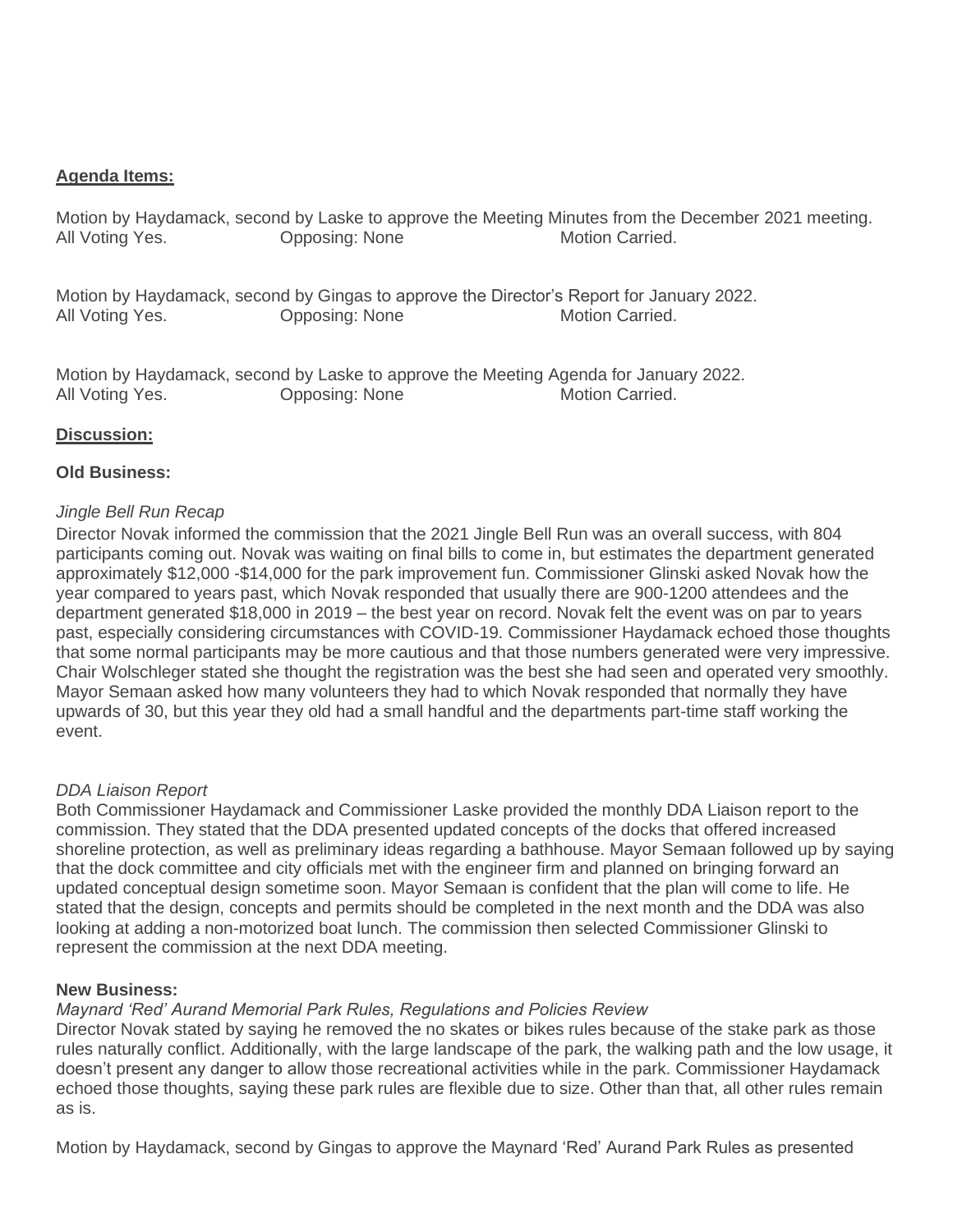#### *2021 Holiday Lights Contest Winners*

Director Novak announced that the Lee Family won first place, the Bury family won second place and the Vandermeer family won third place in the lighting contest. Commissioner Haydamack said it was great to see increased participation this year and is now bringing in out of town people to see the lights. Commissioner Glinski suggested a hot chocolate walk next year to which Novak said it was a great idea the department will implement. Novak said the department appreciated the community buy in this year and look forward to an even bigger contest next year.

#### **Miscellaneous:**

Commissioner Haydamack asked if the account information had been setup yet for the Burke Park playscape crowdsourcing campaign and Novak said they had a meeting with the MEDC the week after.

Commissioner Haydamack additionally brought up potential bathrooms at Festival Park and how it is a great need for the department. With all the work into the Master Plan, Haydamack thought it would be a great opportunity to search out grants to begin engineering and bring in utilities.

Chair Wolschleger brought up a concern at Festival Park as there is continuous damage being done to the playscape. Mayor Semaan said immediately he will talk to the Chief of Police to increase patrols in the park and administration will begin seeking out long term solutions to create permanent infrastructure to protect the playscape. Chair Wolschleger

Motion by Laske, second by Glinski to adjourn the meeting at 6:57pm. All Voting Yes. **Opposing: None** Motion Carried.

Submitted by: Adam Abraham, Assistant Director